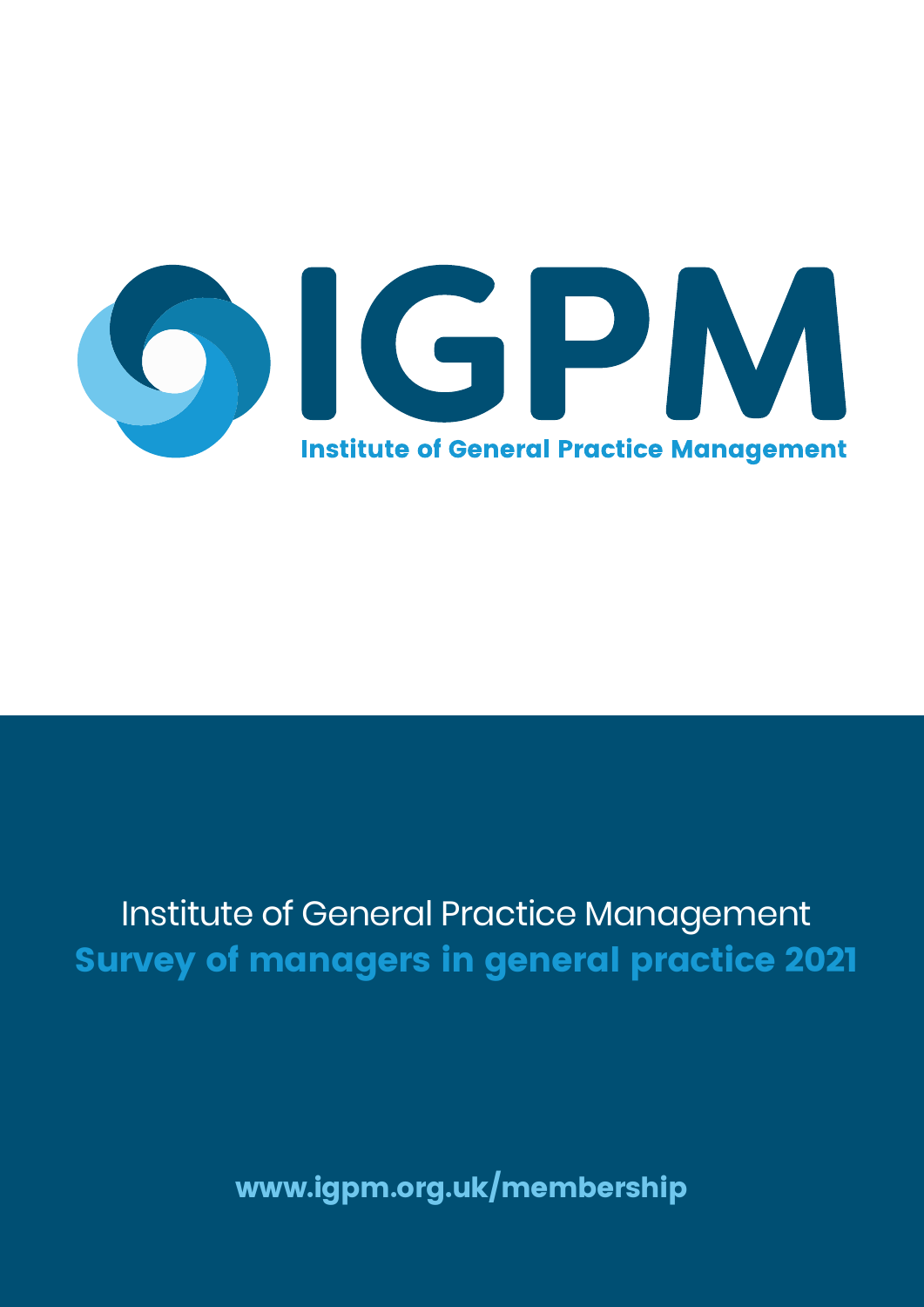# Introduction and summary

In October 2021, with the pressures on general practice still ongoing, the IGPM issued a survey to gauge the current feelings of those working as managers in general practice in the United Kingdom.

The survey consisted of four sections: wellbeing, changes in the NHS structure, the IGPM, and some general thoughts from managers.

The survey was open for the month of October and was publicised by the IGPM regional reps on the General Practice Managers UK Facebook page and via Practice Index.

A total of 1,620 people responded to the survey and the regional split was as follows:

#### Region where you are working

Answered: 1,350 Skipped: 270



#### Key Highlights

- 52% of respondents stated that they did not feel able to take time off for annual leave
- ¼ of respondents said that they were more than 50% likely to leave general practice management in the next 12 months
- 92% of respondents felt that there are insufficient measures in place in the wider NHS system to protect them and their teams from abuse
- 85% of respondents felt that practice managers have not had a voice in the changes that have been implemented in general practice
- Over 50% of respondents felt that their commissioning body does not support general practice
- 30% of respondents are already members of the IGPM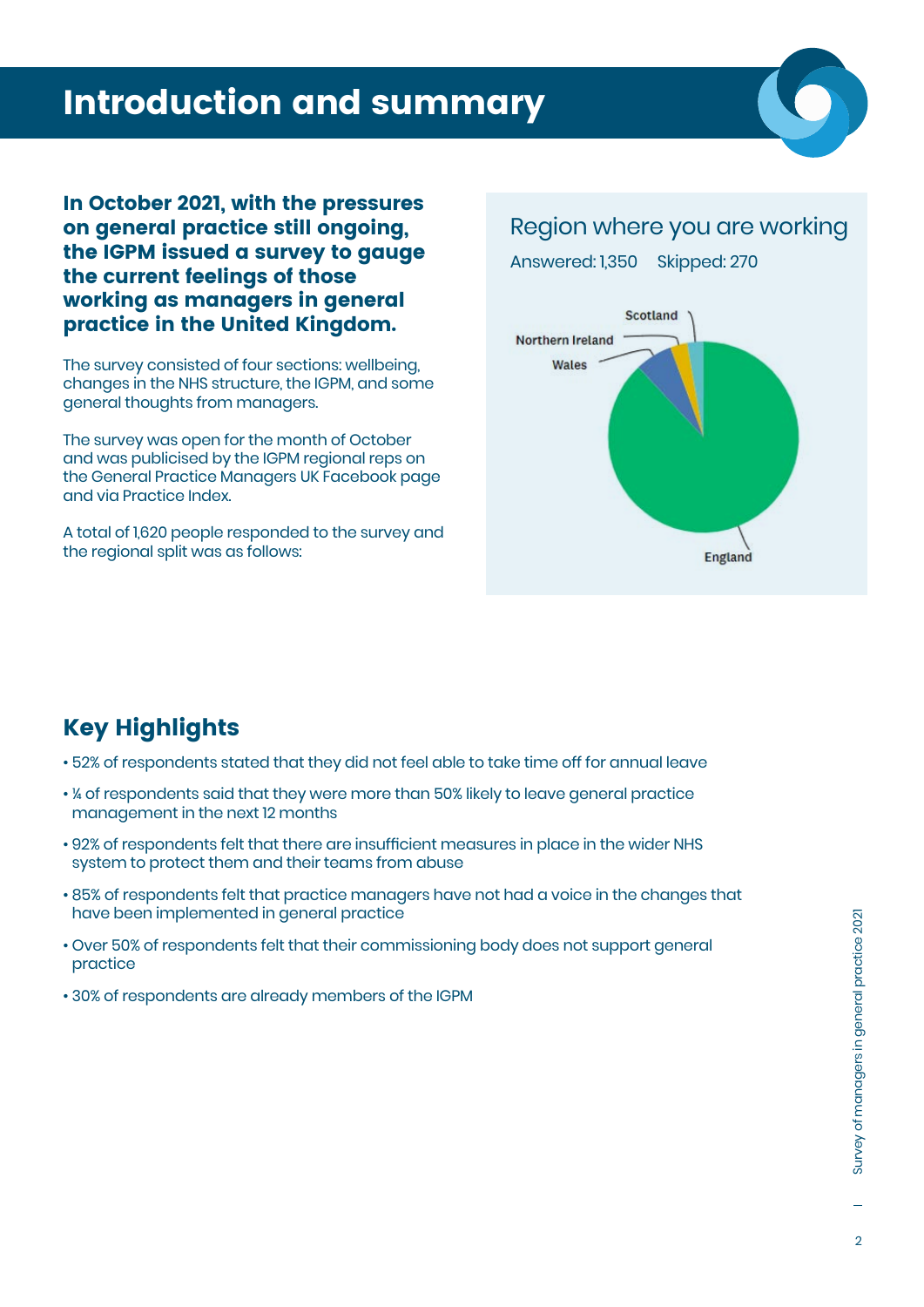Answered: 1,617 Skipped: 3



#### Question 1

#### Have you taken any time off sick in the last 12 months?



Despite the pressures of the last 12 months, a majority of managers had not taken any time off due to sickness.

#### Question 2

#### Do you feel able to take time off for annual leave?

Answered: 1,617 Skipped: 3



Worryingly, more than half of the responding managers reported not being able to take time off for annual leave. The reasons given by respondents largely centred around workload including emails, the pressures of their workload, being short staffed, demand, and the fear of coming back to work that would accumulate whilst being on leave. Guilt was also cited as a reason by a number of respondents.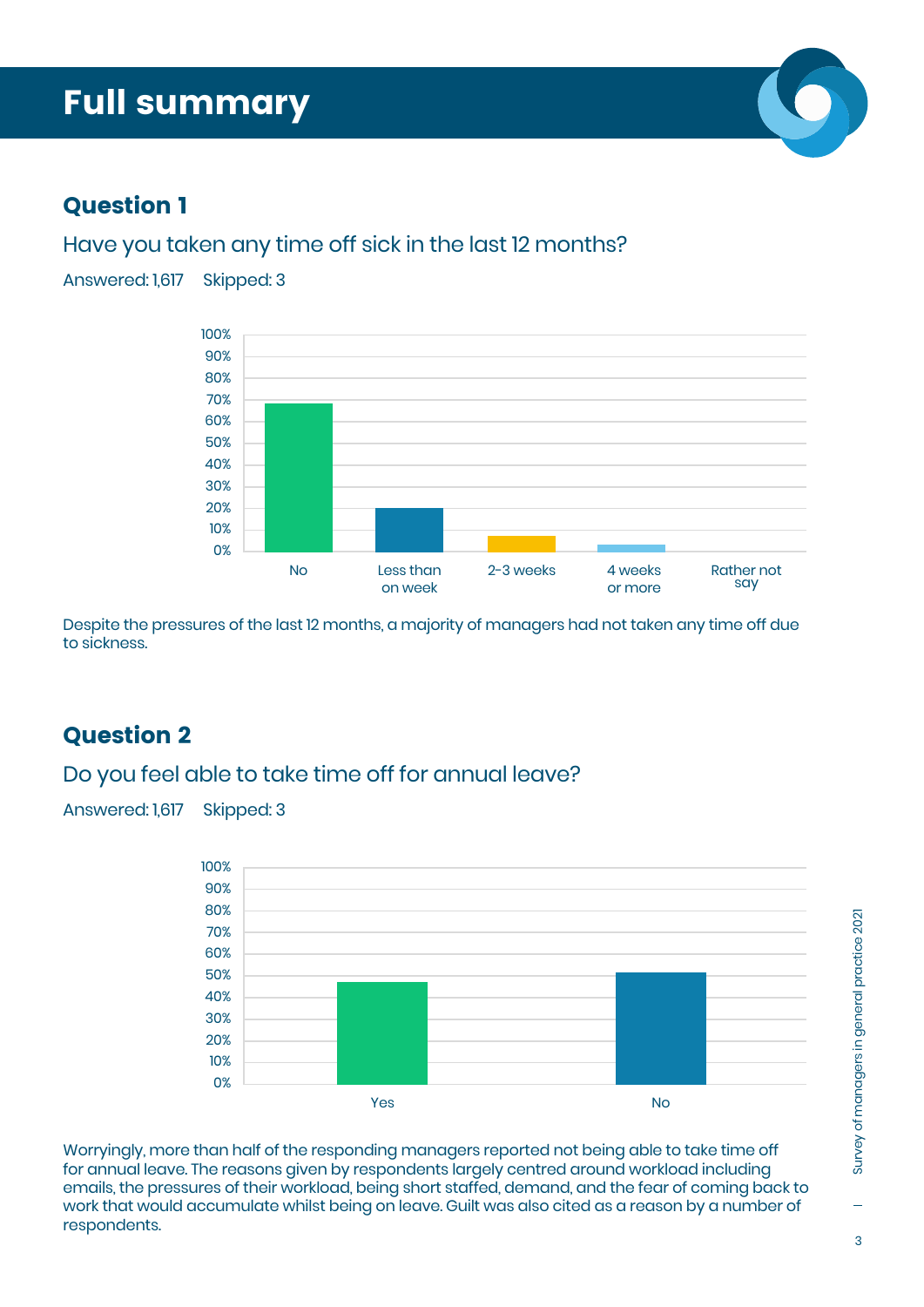Answered: 1,618 Skipped: 2

#### Question 3

Realistically, how likely are you to leave practice management in the next 12 months?



Almost 33% of managers responded by saying that they are likely to leave practice management in the next 12 months. Common responses to explain why included stress and workload pressures, but some respondents also commented that patient demand and not having enough time were also contributing factors.

#### Question 4

What keeps you going?

Answered: 1,593 Skipped: 27

This question was not a numerical answer and common themes cited by managers included:

- Working in a great team or colleagues/staff were mentioned over 700 times
- Support of their GP partners or the practice came up over 230 times
- Other themes included:

 o Patients o Making a difference

Reassuringly, some managers also commented that they like their job!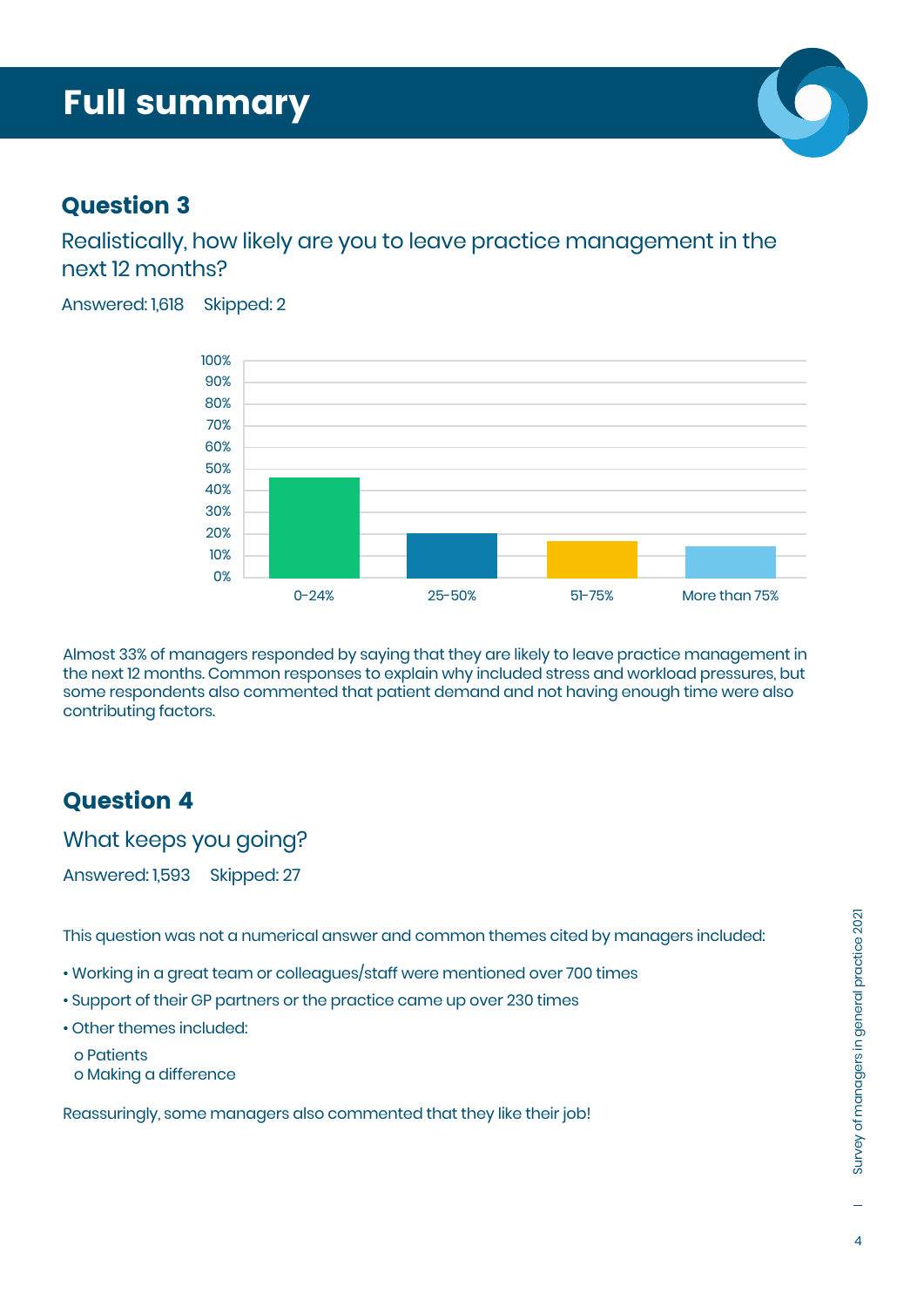

#### Question 5

What did you do to protect your own well-being?

Answered: 1,587 Skipped: 33

Responses to this question included exercise, working at home, weekends and other support mechanisms outside work such as family and friends.

#### Question 6

Do you feel that there are sufficient measures in place in the system to protect you and your staff from abuse?

Answered: 1,616 Skipped: 4



The overwhelming majority of managers did not feel that there are sufficient measures in place in the wider NHS to protect practice staff. Comments included the increase in abuse from patients, with large numbers also mentioning comments in the media and those made by members of the UK government.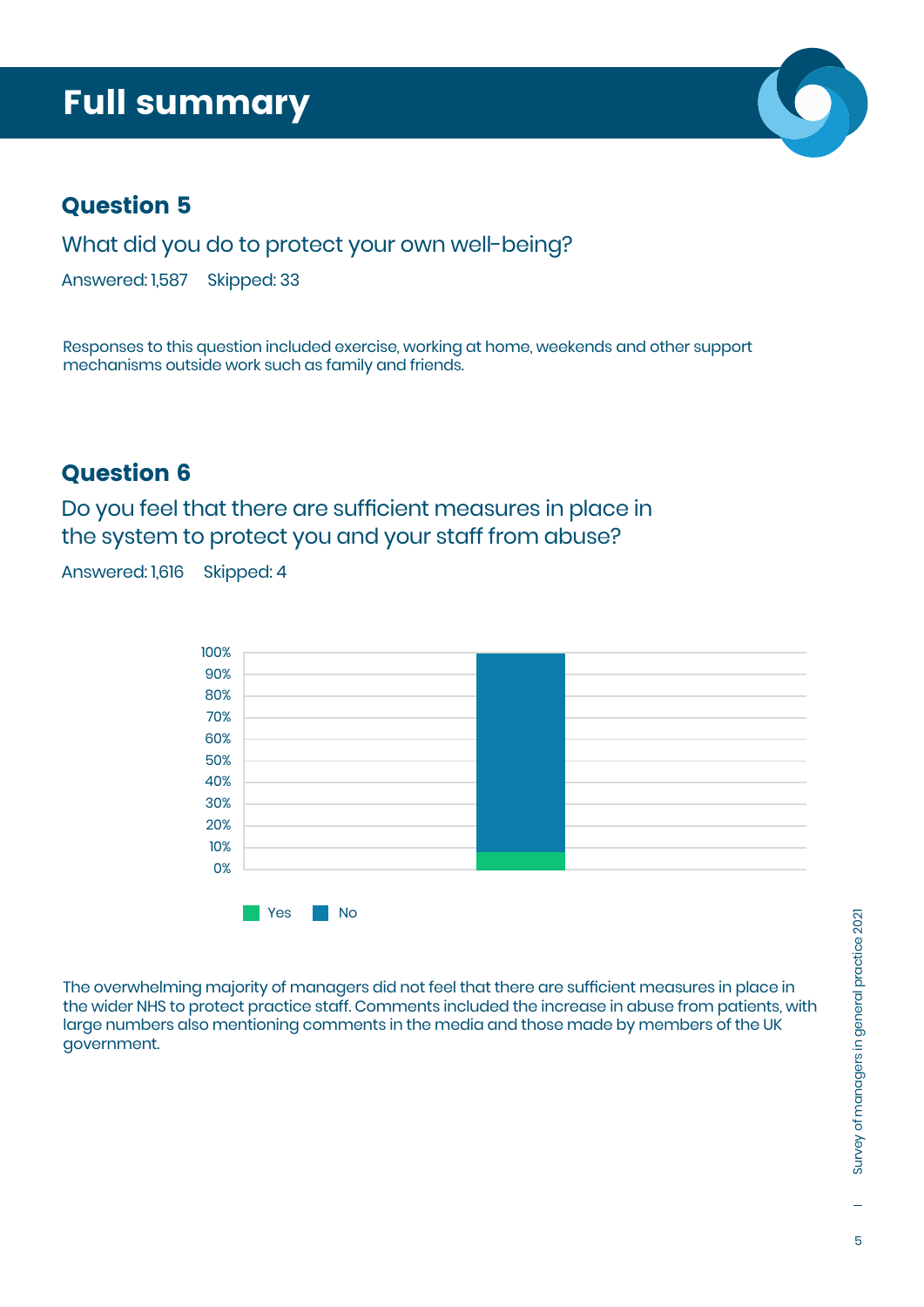#### Question 7

Do you feel that practice management has had a voice in the changes that have been implemented in general practice?

Answered: 1,495 Skipped: 125



| <b>ANSWER CHOICES</b>             | <b>T</b> RESPONSES |
|-----------------------------------|--------------------|
| Yes<br>$\blacktriangledown$       | 15.18%             |
| <b>No</b><br>$\blacktriangledown$ | 84.82%             |
| <b>TOTAL</b>                      |                    |
|                                   |                    |

Comments (1047)

Practice managers play a key role in the delivery of services in primary care and are responsible for ensuring that the practice they work in functions on a daily basis. It is disappointing, therefore, that over 80% of managers who responded did not feel that they had been given a voice in the changes that have been implemented in general practice by the wider NHS.

Comments made included instances where the opinions of practice managers had been sought but then they were told that that is not the way that something would be done, the fact that managers receive huge volumes of emails but that this does not represent a voice for change, and that there is no collective voice for general practice and that it is all about 'large trusts'.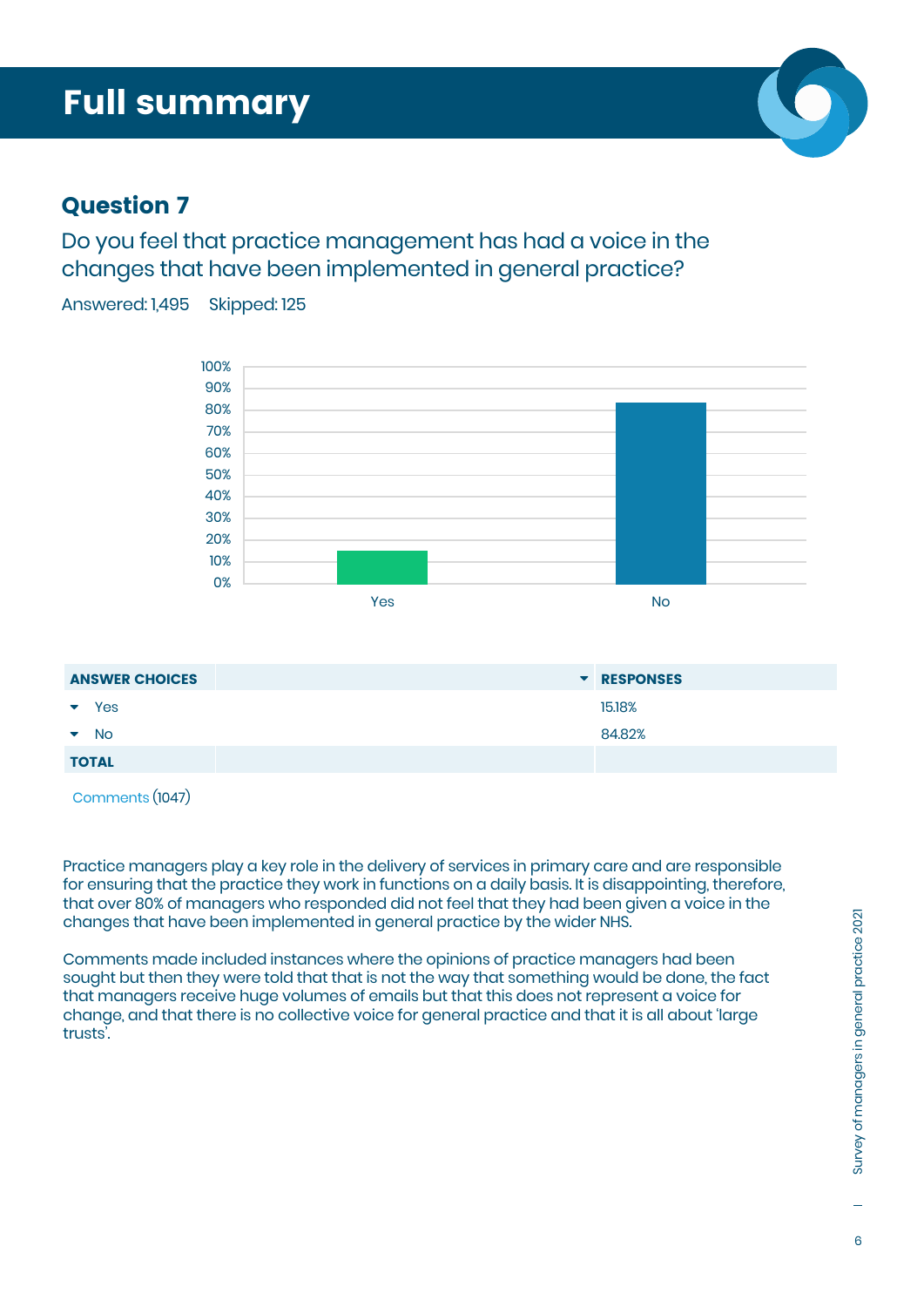### Question 8

#### Do you feel supported by your partners?

Answered: 1,494 Skipped: 126



Whilst managers feel unsupported by the wider system, the majority felt that they did receive support from their practice partners.

#### Question 9

Do you feel your commisioning body supports general practice?

Answered: 1,488 Skipped: 132



This question's results were clear with just over 50% of managers feeling that their commissioning body does not support general practice. The comments made included it being difficult to access the right information when it is needed and there being large amounts of red tape with pointless data-collection exercises.

The comments also made it clear that the landscape is different depending on where you are in the country, with some commissioners being highly praised for being supportive in the comments section following this question.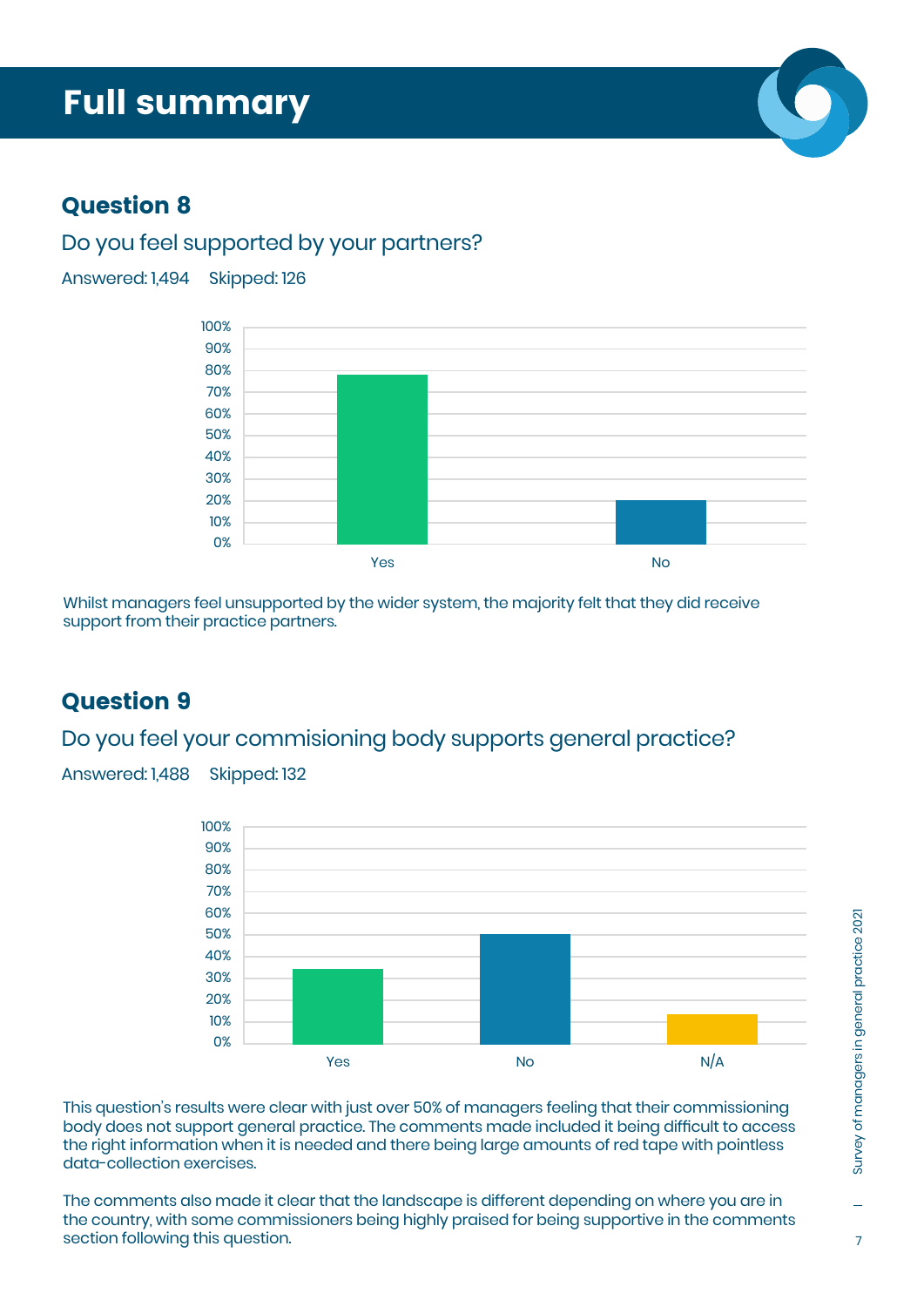#### Question 10

Do you feel the national NHS body in whichever area you live (e.g. NHS England, NHS Wales, NHS Scotland, HSC (NI)) supports general practice?

Answered: 1,482 Skipped: 138



The results for this question were clear with over 85% of managers feeling that the national NHS bodies do not support general practice. There were wide-ranging comments made on this question including feeling that there is poor communication, with practices often finding out about changes in the media first, and unrealistic targets and pressures.

#### Question 11

If you ran your national NHS body, what would be the first thing you would change for the benefit of Practice Managers?

Answered: 1,322 Skipped: 298

The managers who answered this question cited additional support for practices, better communication and reduced bureaucracy. There were also calls for practice managers to have a voice and representation in decision-making and to be listened to. In addition, managers stated that they would implement a national campaign to highlight how GP surgeries run and would take action to make dealing with non-clinical complaints less time-consuming.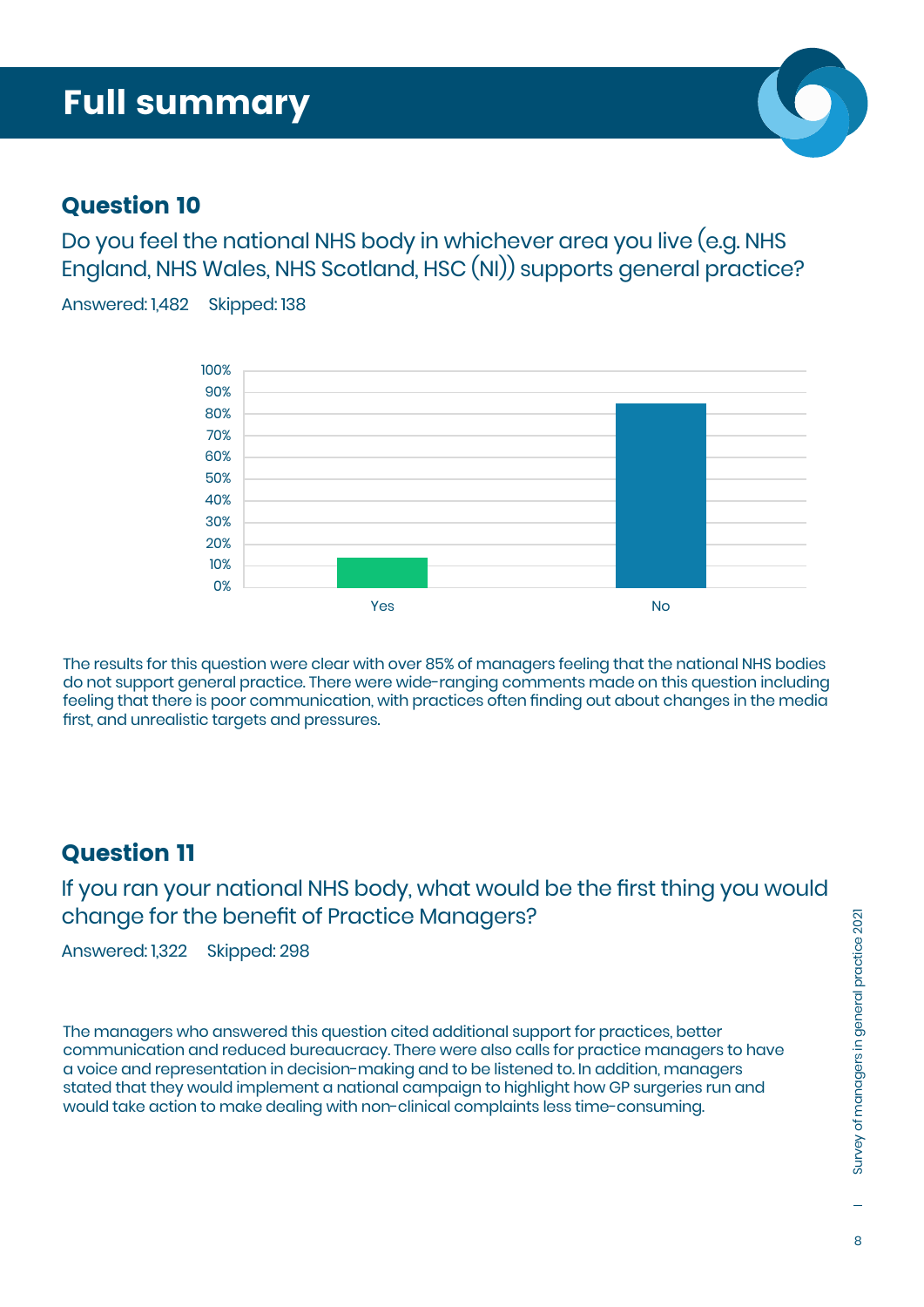#### Question 12

#### Are you an IGPM member?



Answered: 1,459 Skipped: 161

Approximately ¼ of respondents are already IGPM members.

#### Question 13

#### If you are not an IGPM member, why not?

Answered: 1,120 Skipped: 500



For those who are not members of the IGPM already, the reasons given were not knowing enough about the organisation and being unsure of the benefits of being a member. Other comments included simply not having had time to get around to joining and feeling that the IGPM is not yet recognised widely enough to make becoming a member beneficial.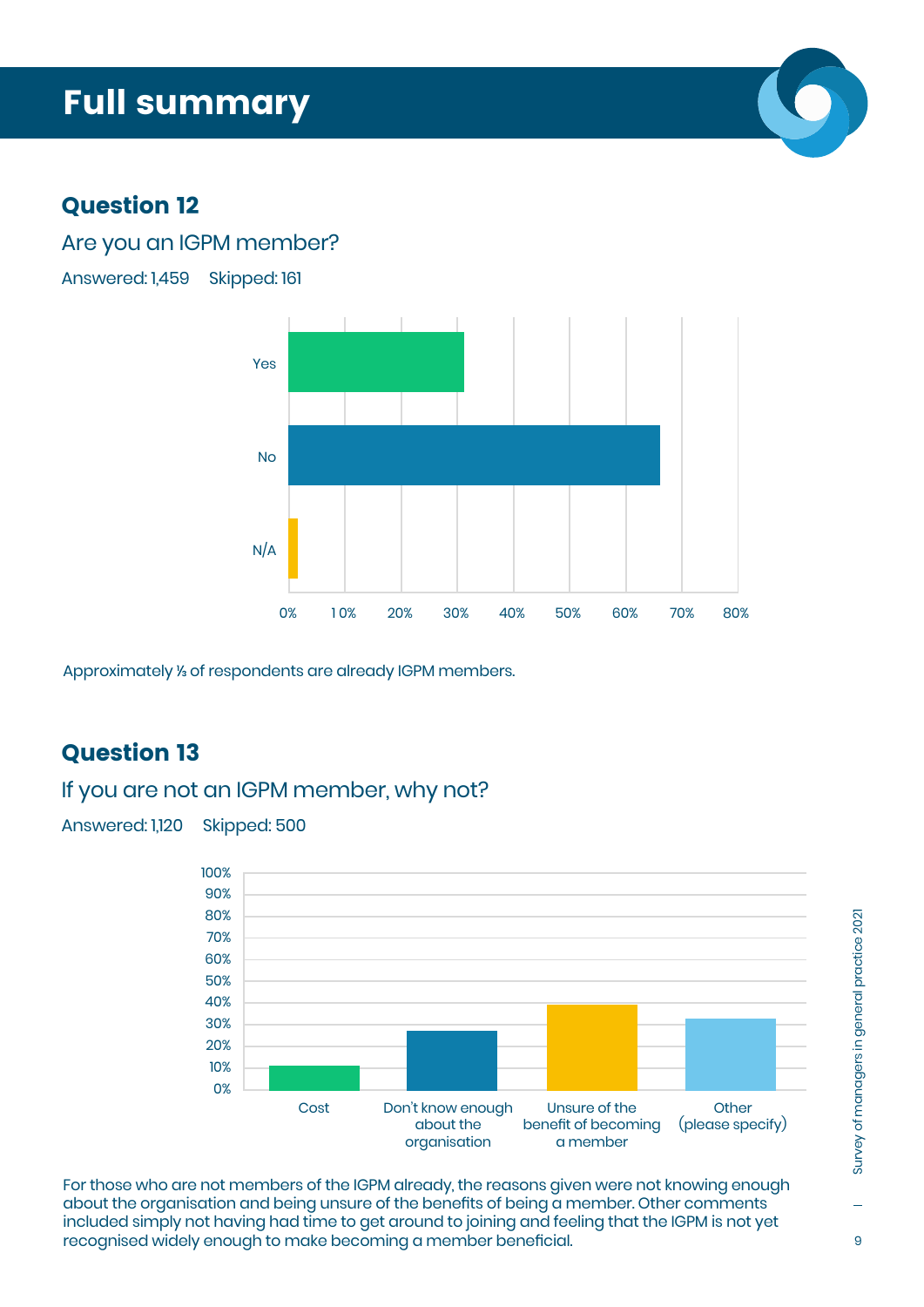

#### Question 14

How can the IGPM offer you support as a member?

Answered: 1,146 Skipped: 474

Comments in response to this question included providing a voice for practice managers, support and lobbying. There were also calls for providing training, CPD and career progression, and pushback on the additional work that is being expected of practices.

Managers also felt that the IGPM could have a role in campaigns to educate the public on the crisis in general practice and also to raise the profile of practice managers.

In addition, there were a number of encouraging comments made to continue what has already been started!

#### Question 15

Do you know your regional representative is? (Your regional representative can be found at https://igpm.org.uk/our-reps/ and you can also contact your representative through the web page.)

Answered: 1,446 Skipped: 174



Well over half of the responding managers did not know who their regional representative was.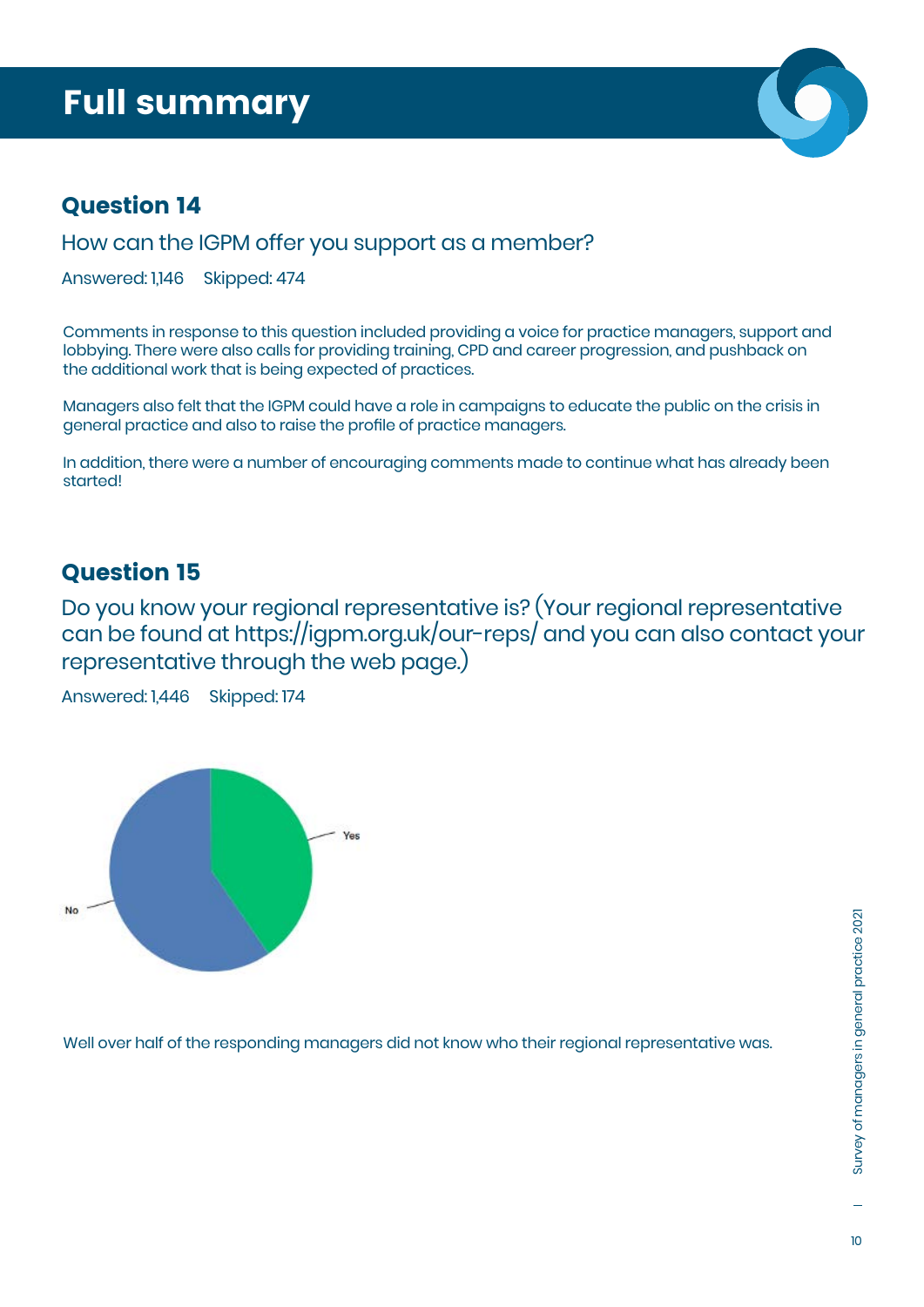

#### Question 16

If a friend of yours was considering a Practice Managment role, would your advice to them be and why?

Answered: 1,362 Skipped: 258

Whilst there were many comments that simply said 'don't do it', there were also a significant number of mangers who would recommend being a practice manager and who commented that it can be a rewarding role. There were words of advice, though, about being prepared and putting safeguards in place to try and maintain a work-life balance.

#### Question 17

What is your most meaningful part of your job?

Answered: 1,347 Skipped: 273

Common themes in response to this question included:

- Patients well over 35% cited this reason in one form or another
- Staff in one form or another, more than a further 30% gave 'staff' as the most meaningful part of their job
- Other comments included:
	- o Making a difference
	- o Being appreciated

#### Question 18

Just for fun.... What is your other superpower apart from your current role? Answered: 1,207 Skipped: 413

As you might expect, there were a wide range of answers to this question, with 'being a parent' being one of the most common answers, along with 'cooking' being popular among the practice management population, and the ability to juggle and being a mind reader.